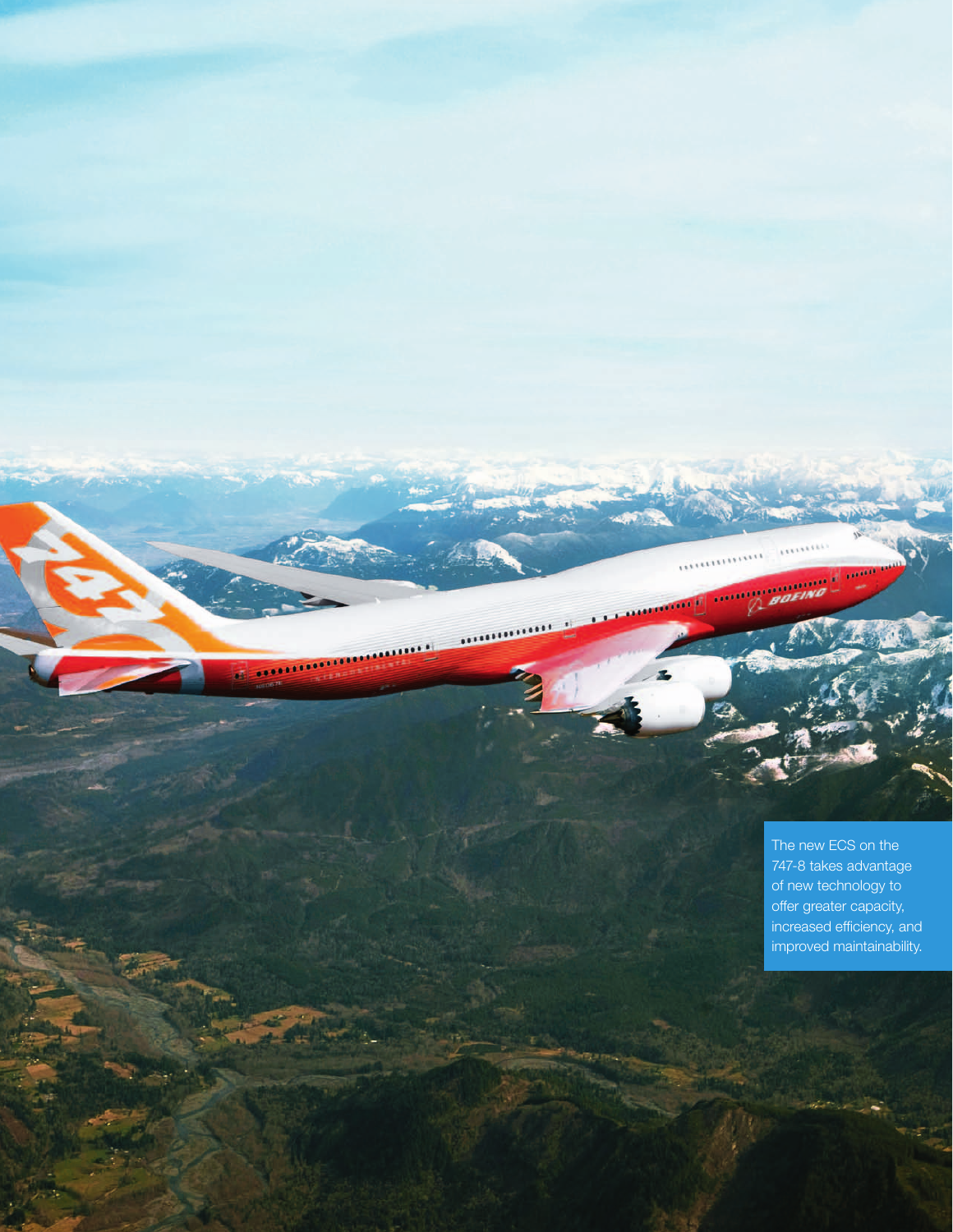# Inside the 747-8 New Environmental Control System

The Boeing 747-8 includes a new environmental control system (ECS) that integrates the air supply control system and the cabin air-conditioning and temperature control system.

By André Brasseur, Service Engineer; Will Leppert, Service Engineer; and Alexis Pradille, Service Engineer, Liebherr Technical Services

The 747-8 ECS increases cooling capacity and improves performance and maintainability, while providing a common 747 platform with simplified flight deck interfaces.

The system's architecture integrates more functions in fewer line replaceable units (LRUs) to maximize efficiency and reliability and to simplify troubleshooting.

This article provides an overview of the design of the 747-8 ECS and in-service support.

# Performance and reliability

A robust ECS is important for cabin safety and comfort. The 747-8 uses an ECS that offers digital control, lighter weight,

increased reliability, and reduced maintenance compared to earlier technology. Changes to the air supply control system (ASCS) and cabin air-conditioning and temperature control system (CACTCS) combine to provide the 747-8 greater cooling capacity as well.

The 747-8 ECS uses new technologies to improve performance. These include an integrated air system controller (IASC) and the associated software. In addition, the system uses high-pressure water separation to dry out the air within the air cycle machine upstream of turbine section input, as well as pressure sensors to provide input to the IASC for icing control.

Combined, these technologies help improve the efficiency and reliability of the system, allowing for increased efficiency of bleed air and a reduction in bleed air penalties. That, in conjunction with the improved maintainability achieved through the placement of LRUs and LRU components, helps reduce operating and maintenance costs.

Other key improvements in the new ECS include an advanced new bleed system and true subfreezing packs.

# Advanced bleed system

The 747-8 airplane is powered by General Electric GENX-2B engines. The engine bleed systems supply air from the engine compressor. There are four identical engine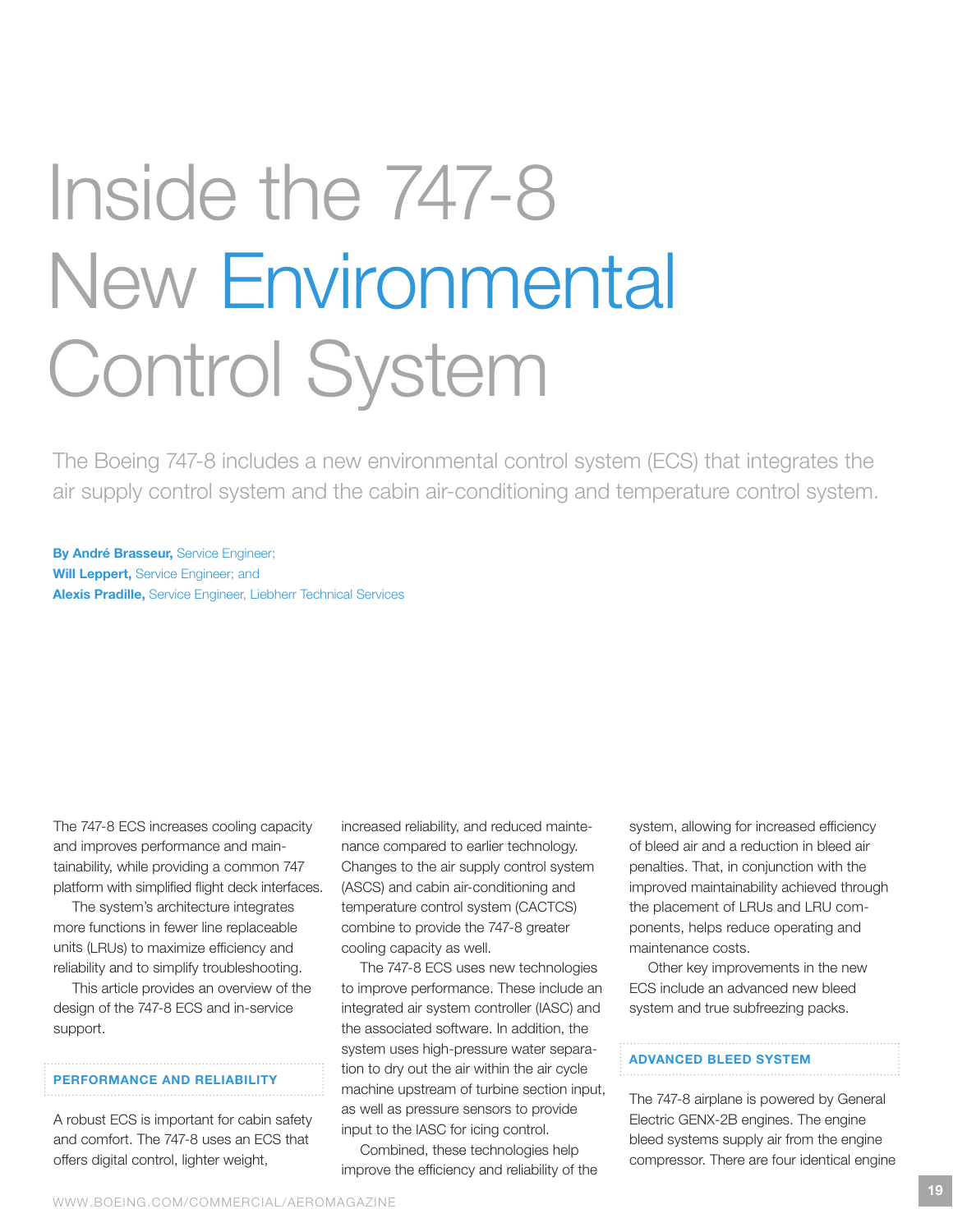The air-conditioning pack incorporates a water extraction loop within the pack to extract water and avoid ice formation at the ACM turbine outlet. This is accomplished by routing the air appropriately within the pack; water separation is accomplished within the pack itself as part of the air-conditioning process.

bleed systems per airplane with independent control and indication for each system (see fig. 1).

The air temperature and air pressure are regulated before being delivered to airplane systems. The bleed air is used for CACTCS, engine anti-ice, wing anti-ice, the hydraulic air-driven pump, the leading-edge flap drive unit, the nitrogen generation system, aft cargo heat, total air temperature probe aspiration, and hydraulic reservoir pressurization. All four engine bleed systems are connected by a common manifold.

Technological advancements enabled Boeing to make several improvements to the bleed system on the 747-8. These improvements include:

- New digital bleed. The system has no mechanical position switches and reduced use and consolidation of sensors.
- No remote valve controllers. The torque motor and solenoid are built into the valve design, allowing for easier troubleshooting and improved fault isolation.
- Fewer servo/sense lines. This increases system reliability.

## 747-8 subfreezing pack

The 747-8 air-conditioning pack has several key features that allow it to be classified as a true subfreezing pack, which will operate to temperatures below the freezing point of water at all altitudes (see fig. 2). While earlier air-conditioning packs can drive subfreezing during all conditions, there are limitations that need to be placed upon the system due to the operating environment and the technology implemented within the system. As a result, below 25,000 feet (7,620 meters), where environmental icing is a factor, the pack turbine discharge (i.e., pack outlet) is limited to approximately 35 degrees F (1.67 degrees C) prior to mixing of recirculated air in the main distribution plenum. At cruise, where icing concerns are not a critical issue for operation, many packs do drive subfreezing as conditions warrant.

The 747-8 pack incorporates technology that enables it to function as a subfreezing conditioned air supply during all phases of operation, both on the ground and in flight. Key factors that enable this technology to

overcome environmental limitations include the use of:

- High-pressure water separation, which mitigates the buildup of ice within the air cycle machine (ACM).
- Integrated pack control features that mitigate ice formation within the airconditioning pack.
- A compact mixing section at the turbine outlet of the pack, which allows recirculated air from the airplane ambient environment to be mixed directly with pack outlet air prior to implementing outlet discharge temperature limitations.

High-pressure water separation. The airconditioning pack incorporates a water extraction loop within the pack to extract water and avoid ice formation at the ACM turbine outlet. This is accomplished by routing the air appropriately within the pack; water separation is accomplished within the pack itself as part of the airconditioning process.

Air that has been heated in the ACM compressor section is first cooled by the main heat exchanger. The air is then further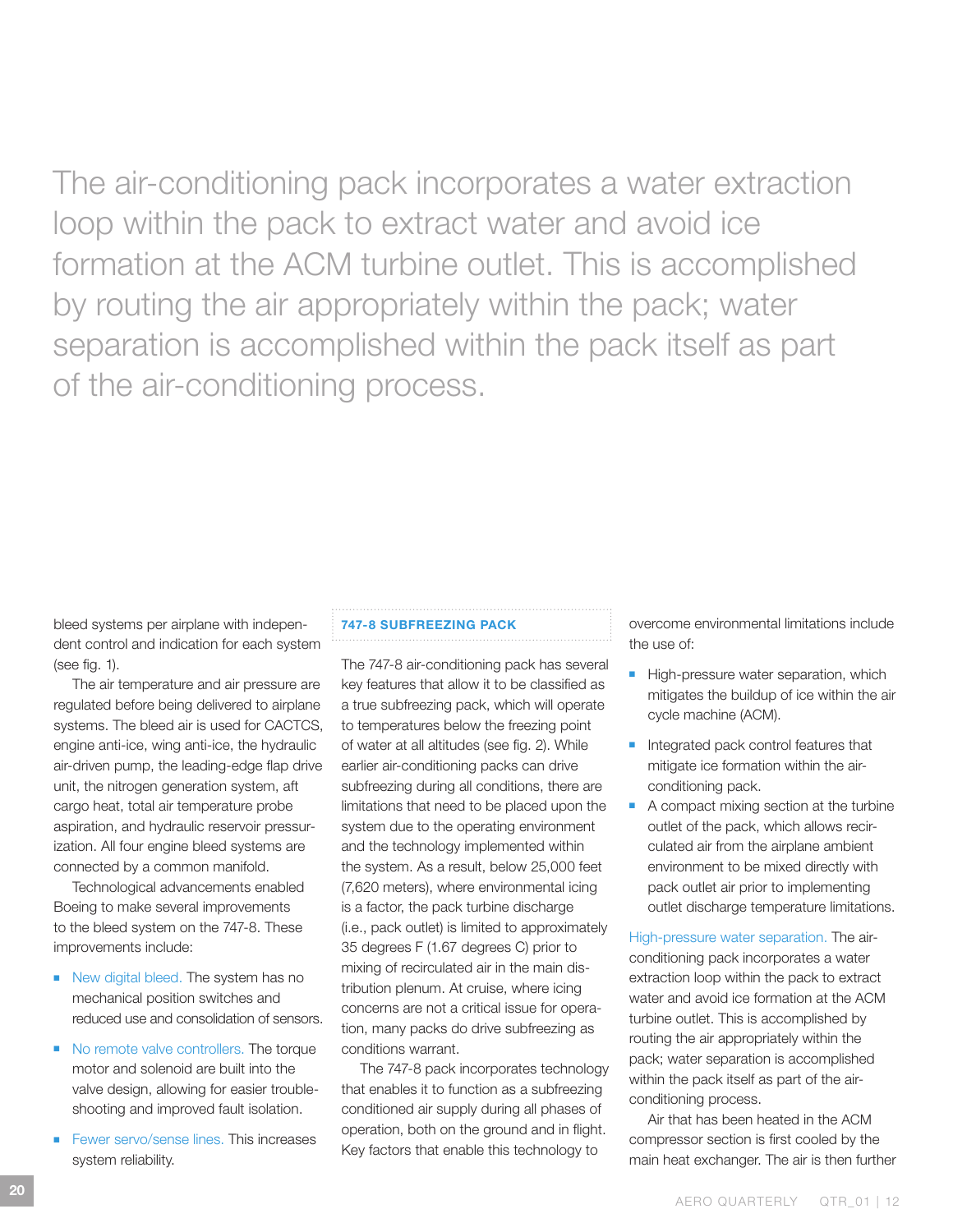## Figure 1: 747-8 engine bleed system

The system schematic (top) and component locations (bottom) in the 747-8 engine bleed system.



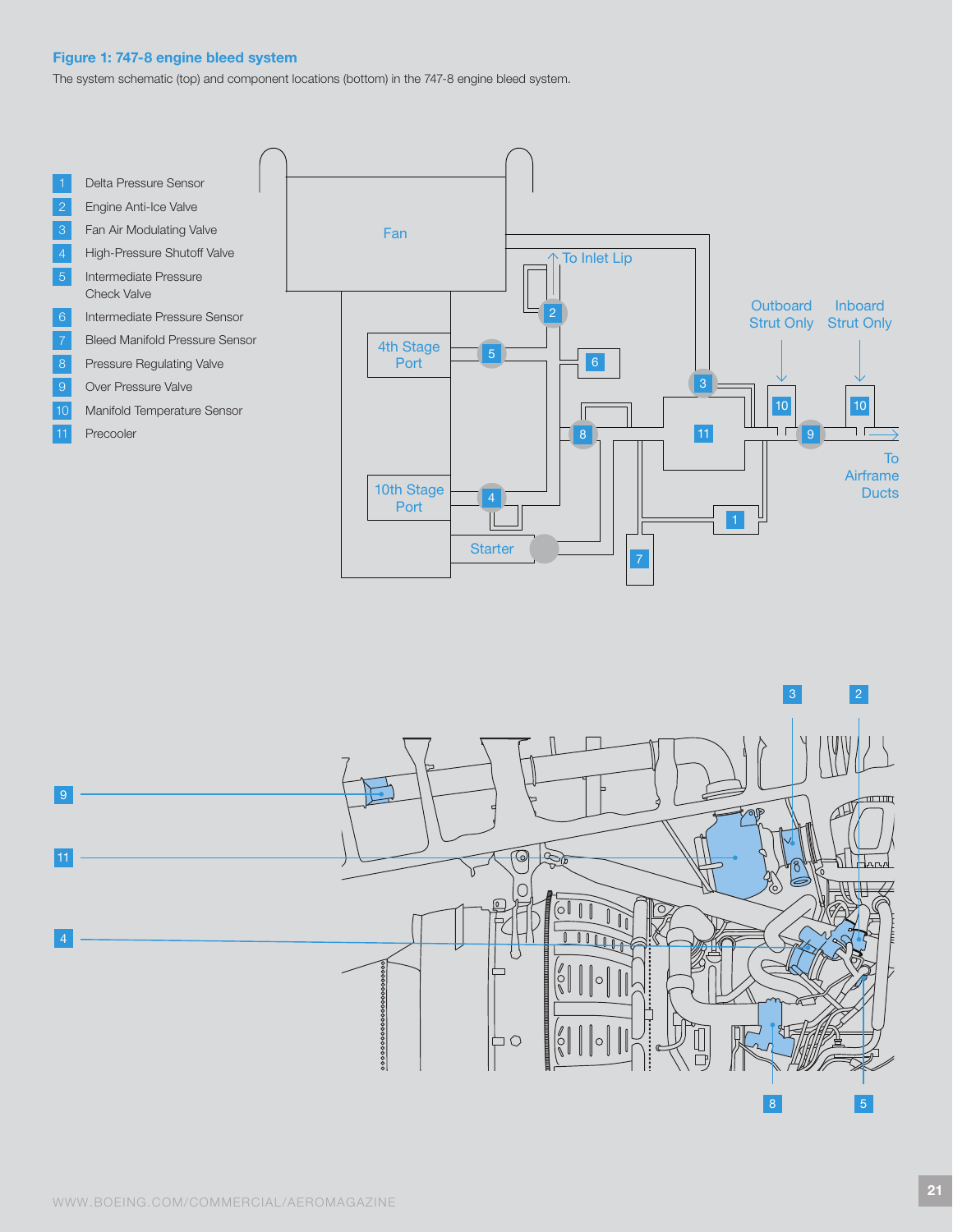#### Figure 2A: 747-400 air-conditioning pack system

Compare this 747-400 to the 747-8 air-conditioning pack system shown in figure 2B. Note the locations of the respective water separator/extractor systems as well as the pack temperature sensor relative to the mixer discharge temperature sensor.



cooled below its dew point as it travels through the condenser section. Within the condenser section, water droplets are formed, allowing water to be removed from the system.

The water extractor then removes the water particles from the high pressure in the ACM by creating a vortex, which forces the water to collect at the walls of the unit. The dried air then passes into the reheater, where the air is again raised to the temperature of the air entering the water extraction loop before entering the ACM turbine inlet.

The water that is removed is then injected into the ram heat exchanger cooling air inlet by means of the water injectors to increase cooling efficiency of the ram air subsystem. This functionality is particularly critical for ground operations.

Integrated pack control. The pack temperature is modulated using the ram air door actuators (RADAs) and the temperature control valve (TCV). The RADAs modulate the ram air flow to regulate ACM compressor outlet temperature.

The TCV position controls the amount of hot air that bypasses the turbine, allowing it to adjust the ACM speed and subsequent pack discharge temperature downstream of the water extractor prior to flow injection into the ACM turbine section.

The ability to adjust this temperature in conjunction with the necessary components and controls to sense flow restrictions associated with ice buildup within the ACM enables the system to avoid and control ice formation within the condenser. In addition, the ability to control the temperature within this stage of the ACM operation increases the efficiency and performance of the highpressure water extraction process.

The components and technology provided within the ACM allow the unit to function as a cooling unit with increased capacity due to the use of a "defrost cycle," as required to mitigate the presence of ice. This protects the pack against the damage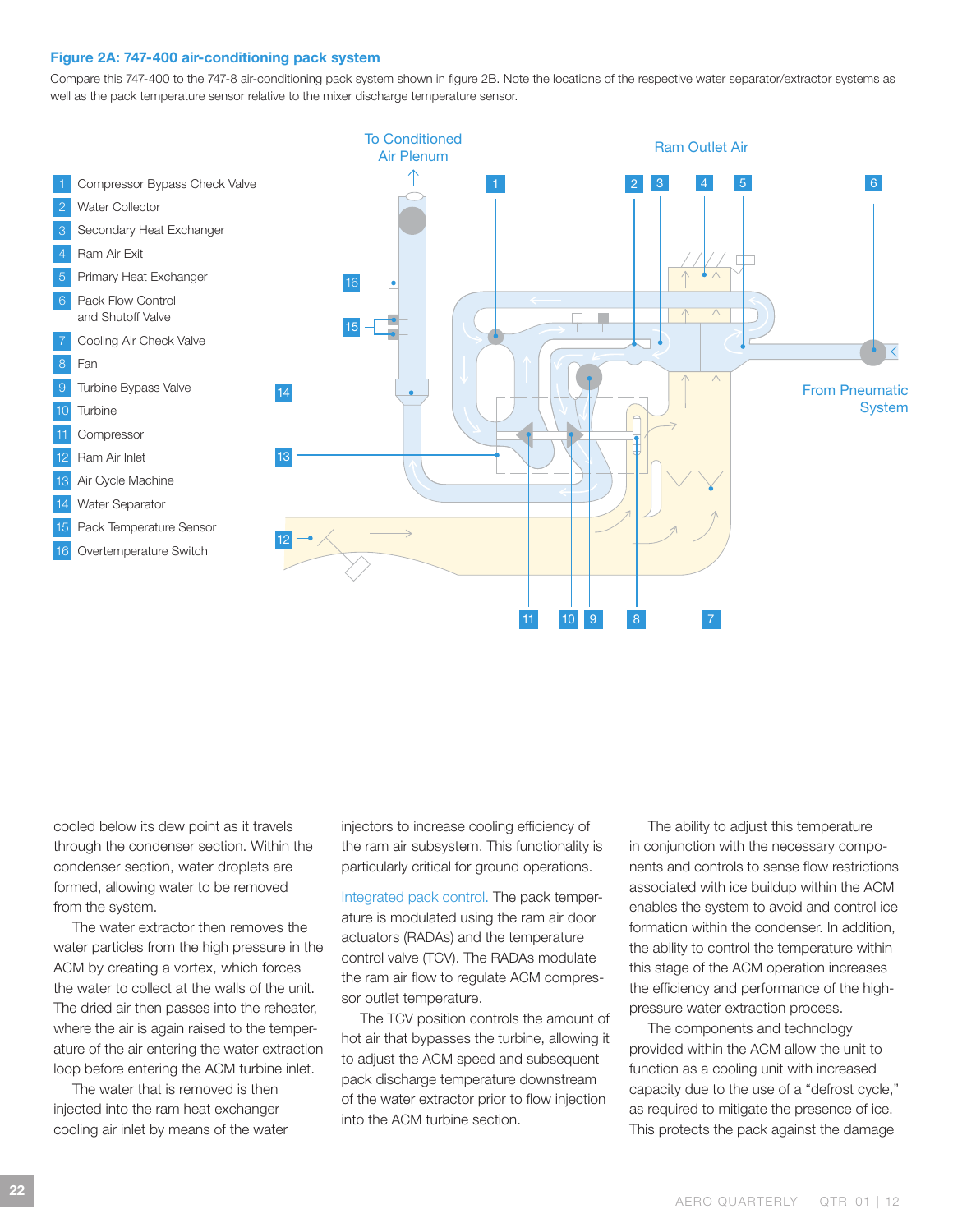## Figure 2B: 747-8 air-conditioning pack

A diagram of the 747-8 air-conditioning pack system.



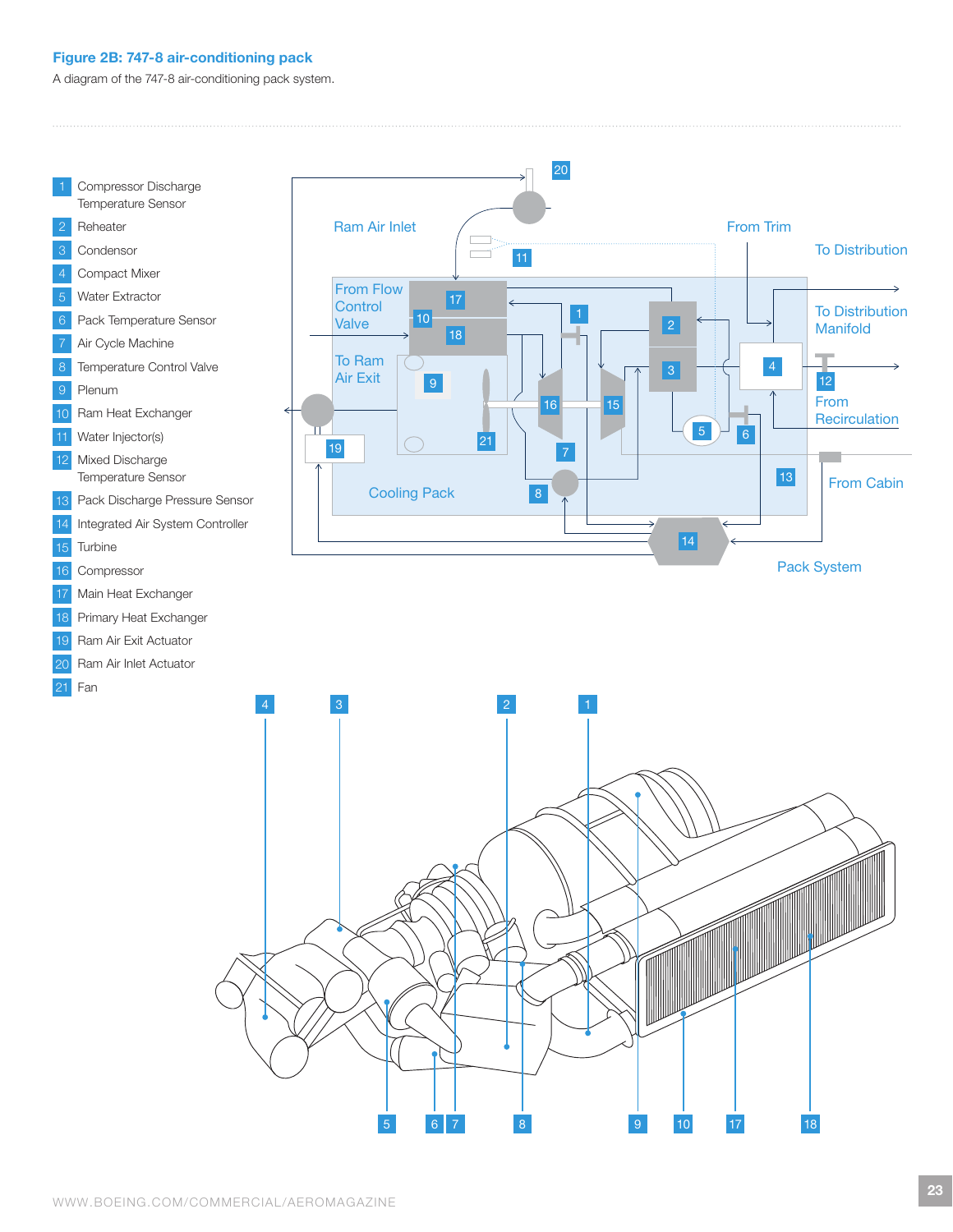## Figure 3: 747-400 and 747-8 interface similarity

Cabin air-conditioning and temperature control system panel: 747-400 Freighter 747-8 Freighter





Air supply control system panel: 747-400 747-8





Cabin air-conditioning and temperature control system panel: 747-400 Passenger 747-8 Passenger